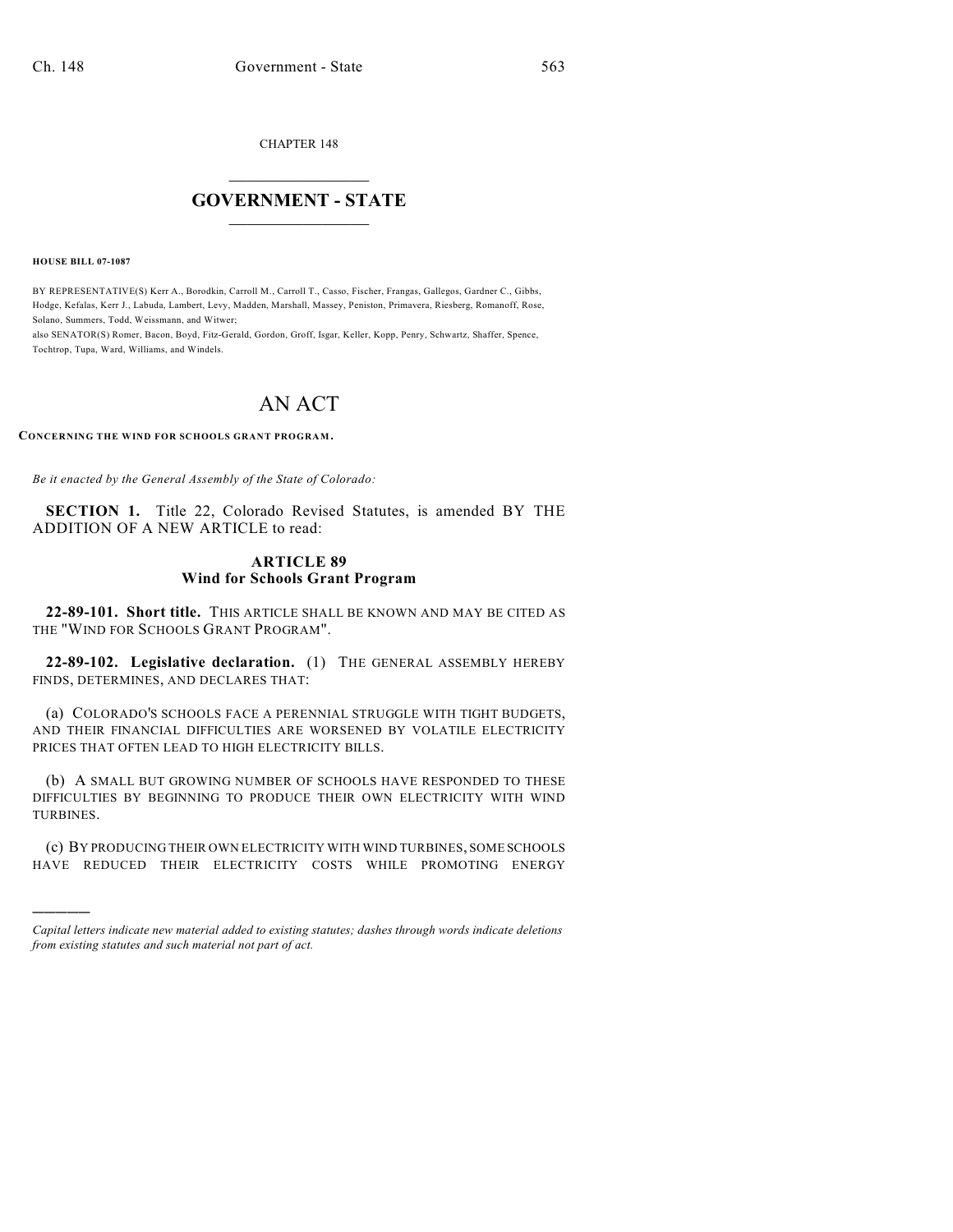INDEPENDENCE AND ENVIRONMENTAL RESPONSIBILITY AND HAVE PROVIDED STUDENTS WITH AN OPPORTUNITY TO UNDERSTAND THIS BURGEONING TECHNOLOGY.

(d) THE GENERAL ASSEMBLY WOULD SERVE THE BEST INTERESTS OF COLORADO SCHOOLS BY SUPPORTING THE EFFORTS OF PUBLIC SCHOOLS AND COMMUNITY COLLEGES THAT ARE CONSIDERING WIND POWER PROJECTS.

**22-89-103. Definitions.** AS USED IN THIS ARTICLE, UNLESS THE CONTEXT OTHERWISE REQUIRES:

(1) "OFFICE OF ENERGY MANAGEMENT AND CONSERVATION" MEANS THE OFFICE OF ENERGY MANAGEMENT AND CONSERVATION WITHIN THE OFFICE OF THE GOVERNOR OR ANY SUCCESSOR OFFICE THAT IS CREATED WITHIN THE OFFICE OF THE GOVERNOR FOR THE PURPOSE OF PROMOTING ENERGY MANAGEMENT OR CONSERVATION.

(2) "QUALIFIED SCHOOL" MEANS A PUBLIC SCHOOL OR COMMUNITY COLLEGE IN THE STATE THAT IS WORKING WITH THE NATIONAL RENEWABLE ENERGY LABORATORY TO ESTABLISH A WIND FOR SCHOOLS PROJECT. A QUALIFIED SCHOOL SHALL HAVE A PROJECT TEAM INVOLVED THAT INCLUDES THE SCHOOL, COMMUNITY, AND TECHNICAL ASSISTANCE MEMBERSHIP.

(3) "WIND FOR SCHOOLS GRANT PROGRAM" OR "GRANT PROGRAM" MEANS THE GRANT PROGRAM CREATED PURSUANT TO SECTION 22-89-104 TO FUND WIND POWER PROJECTS AT A QUALIFIED SCHOOL.

(4) "WIND FOR SCHOOLS PROJECT" MEANS A PROJECT SUPPORTED BY THE NATIONAL RENEWABLE ENERGY LABORATORY AND WIND POWERING AMERICA TO HELP A QUALIFIED SCHOOL INSTALL A WIND TURBINE THAT WILL HELP DEFRAY THE SCHOOL'S ENERGY COSTS AND PROVIDE EDUCATIONAL OPPORTUNITIES FOR STUDENTS RELATING TO THE GENERATION OF WIND POWER.

**22-89-104. Wind for schools grant program - created - applications.** (1) THERE IS HEREBY CREATED THE WIND FOR SCHOOLS GRANT PROGRAM TO FUND WIND FOR SCHOOLS PROJECTS AT QUALIFIED SCHOOLS. A QUALIFIED SCHOOL MAY, WITH THE WRITTEN AUTHORIZATION OFTHE LOCAL BOARD OF EDUCATION, APPLY TO THE OFFICE OF ENERGY MANAGEMENT AND CONSERVATION, IN ACCORDANCE WITH PROCEDURES AND DEADLINES ADOPTED BY THE OFFICE, TO RECEIVE MONEYS THROUGH THE GRANT PROGRAM. THE OFFICE SHALL ADMINISTER THE GRANT PROGRAM AS PROVIDED IN THIS ARTICLE AND PURSUANT TO POLICIES ADOPTED BY THE OFFICE.

(2) (a) THE OFFICE OF ENERGY MANAGEMENT AND CONSERVATION SHALL ADOPT POLICIES SPECIFYING WHEN A QUALIFIED SCHOOL MAY REQUEST A GRANT AND THE PROCEDURE FOR MAKING THE REQUEST.

(b) A QUALIFIED SCHOOL THAT RECEIVES A GRANT THROUGH THE GRANT PROGRAM SHALL USE THE MONEYS RECEIVED TO PAY FOR TECHNICAL ASSISTANCE, EQUIPMENT, OR INSTALLATION COSTS ASSOCIATED WITH A WIND FOR SCHOOLS PROJECT.